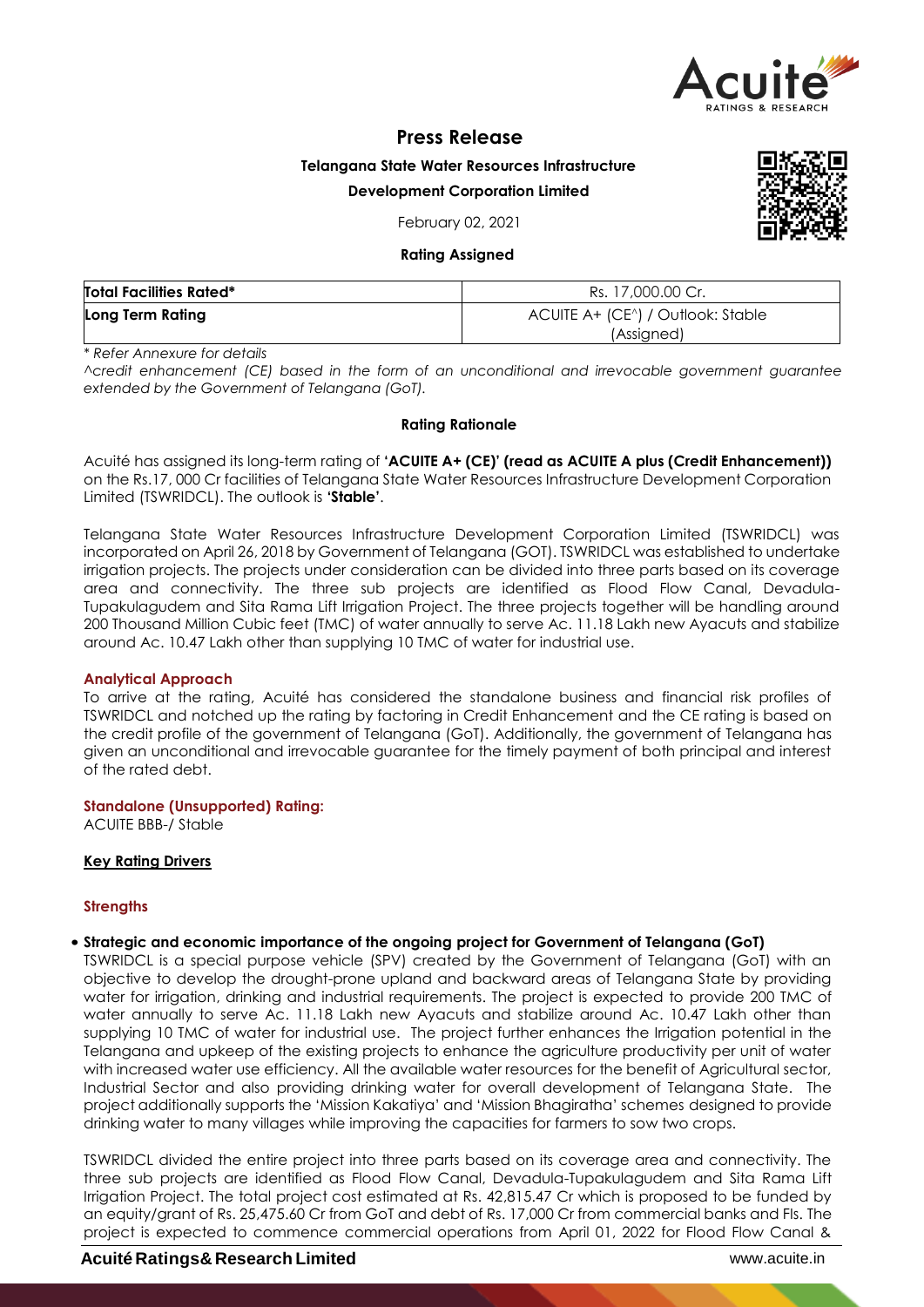

Devadula-Tupakulagudem Projects and April 01, 2023 for Sita Rama Lift irrigation Project. The Telangana Government has awarded the project for execution to reputed companies like Megha Engineering & Infrastructures Limited (MEIL), BVSR Constructions Private Limited, Navayuga Engineering Company Limited (NECL) amongst others. The project is being undertaken by GoT and therefore likely to pose implementation challenges like land acquisition, timely execution, any cost overruns. However, these risks are mitigated by strong government support. Acuité rating is also based on expectations of strong explicit government support for the project through an unconditional and irrevocable state government guarantee.

• **Presence of unconditional and irrevocable guarantee provided by Government of Telangana (GoT)** The borrowings to fund the projects will be supported by the unconditional and irrevocable corporate guarantee by the GoT guaranteeing the repayment of principal and interest. TSWRIDCL, being its 100 percent owned company, shall also guarantee the funding of cost escalation including the additional IDC on account of the extension in date for commencement of commercial operations (DCCO) and costoverrun, (if any).

# • **Healthy socio-economic profile of Telangana**

GoT is maintaining healthy fiscal discipline, superior tax collection, and healthy liquidity management. The budgeted gross fiscal deficit has consistently remained below 3.50 per cent of the gross state domestic product (GSDP) for several years. The growth rate of Telangana's GSDP (at constant prices) has increased from 9.4 per cent in 2016-17 to 10.5 per cent in 2018-19. The own tax collection record has also been solid at 7.4 -8.8 per cent of the GSDP over the last three fiscals through 2019. This implies that growth in tax collections is expected to be higher than the growth in the economy. The state's performance in terms of social indicators such as infant/maternal mortality rate, average life expectancy at birth and per-capita income is better than the national averages.

The Telangana's economy has seen robust growth in recent years, growing at an average 10 per cent during FY17-FY19. For FY20, the state's economic growth as per the advance estimates is pegged at 8.2 per cent despite the hostile economic environment. The state economic, backed by primary and tertiary sector has been expanding at a CAGR of around 9 per cent y-o-y from FY12-FY19. At a CAGR of 16.00 per cent, tertiary has been the fastest growing sector in the state between 2011-12 and 2018-19. In 2018-19, the tertiary sector contributed 63.68 per cent of the state's GSDP at current prices. It was followed by the secondary sector (18.98 per cent) and primary sector (17.34 per cent).

The deficit and debt coverage indicators are healthy. The state has consistently maintained a revenue surplus. Further, it is self-reliant in revenue sources, with own tax revenue plus own non-tax revenue at around 65 per cent of revenue receipts. Total receipts (excluding borrowings) for 2020-21 are estimated to be Rs.1, 43,202 Cr an increase of 29 per cent as compared to the revised estimate of 2019-20. In 2019- 20, as per the revised figures, total receipts (excluding borrowings) are estimated to fall short of the budgeted estimate by Rs. 2,172 Cr (1.9 Per cent). Due to healthy growth in tax revenue, the state is able to maintain a revenue surplus in past four years. For 2020-21, the state targets surplus revenue of Rs 4,482 Cr, which is 0.41per cent of the Gross State Domestic Product (GSDP). Fiscal deficit is targeted at Rs 33,191 Cr (3.0 per cent of GSDP). The per capita GSDP of Telangana in 2018-19 (at constant prices) was Rs 1, 61,669, which is 9.4per cent higher than that in 2017-18.

Revenue expenditure is expected to increase due to implementation of the pay commission and the income support scheme (Rythu Bandhu) and farm loan waiver. Revenue expenditure for 2020-21 is proposed to be Rs.1, 38,670 Cr, which is an increase of 25.1 per cent over revised estimates of 2019-20. Albeit, the spending by the State towards capital asset creation averages around 17per cent of total expenditure during FY15 to FY19. The State continues to avail both the Ways and Means Advances (WMA) and overdraft facility from the RBI, which indicates that the liquidity position of the state has been stretched from time to time. The Key Issues among the two states (Andhra Pradesh and Telangana) particularly related to the status of capital, loans and advances, deposits, are yet to be resolved even after 4 years of bifurcation of the two states. Telangana's state finances could be pressured in FY21 owing to the disruption caused by the Corona virus pandemic.

### **Weaknesses**

### • **Exposure to project implementation risk, including time and cost overruns**

The original Project Cost of the 3 projects being undertaken by TSWRIDCL is Rs. 41761.24 Cr which was proposed to be funded by equity/grant of Rs. 24,761.24 Cr from GoT and debt of Rs. 17,000 Cr from commercial banks and Financial Institutions (FIs). The project was scheduled to start its operation from April 2020 for Flood Flow Canal & Devadula-Tupakulagudem Projects and Sita Rama Lift irrigation Project from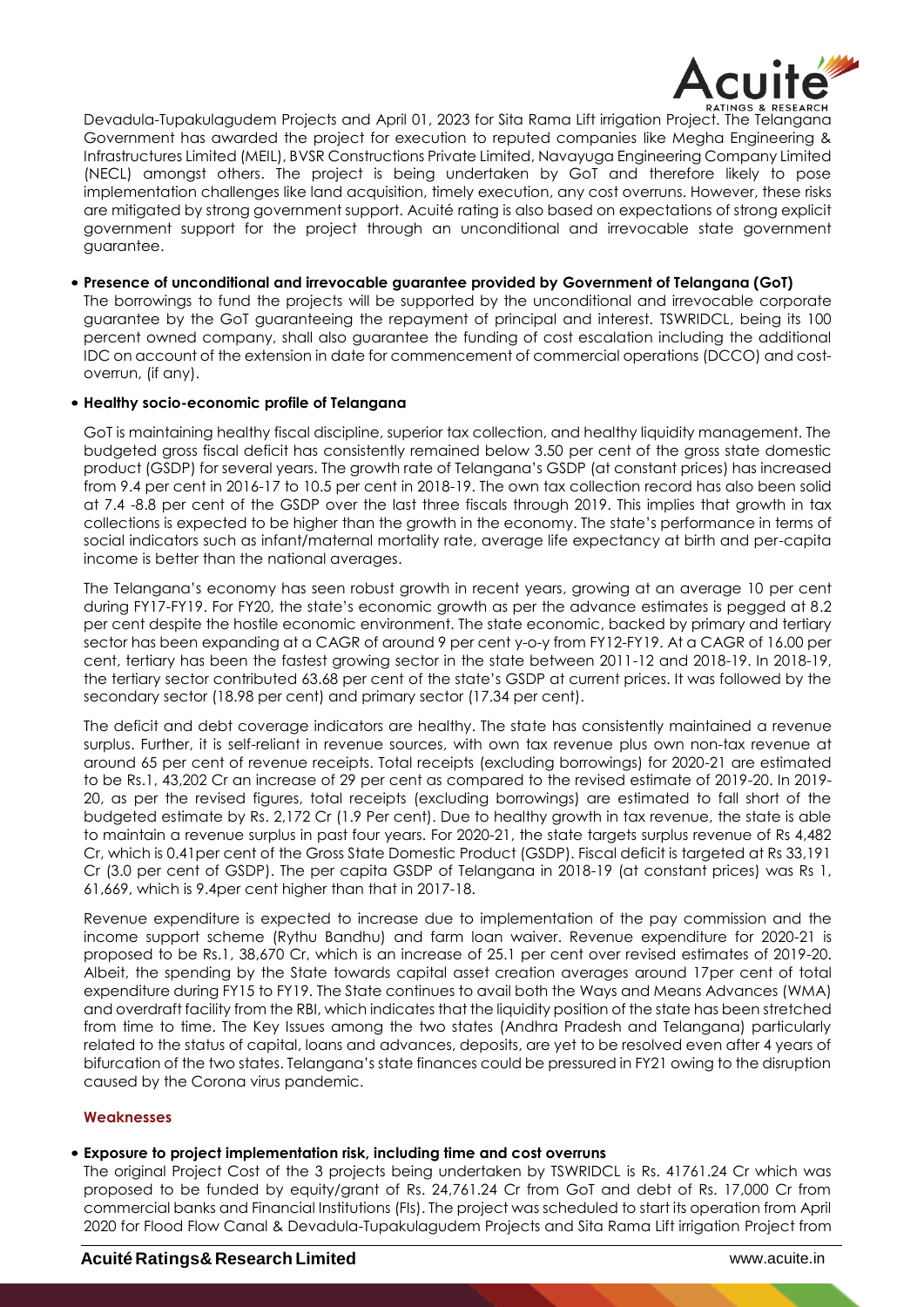

April 2021. Natheless, the projects are behind the estimated schedule due to delay in financial closure and other clearances leading to delay in the project implementation. The revised date for commencement of commercial operations (DCCO) of the project is now April 2022 for the Flood Flow Canal and Devadula-Tupakulagudem projects; April 2023 for Sita Rama Lift Irrigation Project. Based on the revised schedule, the project cost estimated at Rs. 42,815.47 Cr which is proposed to be funded by an equity/grant of Rs. 25,475.60 Cr from GoT and debt of Rs. 17,000 Cr from commercial banks and FIs.

As on March 31, 2020, the total capital expenditure incurred by the Company towards the Project was Rs. 26,882.08 Cr (63 percent) funded by Rs. 9,555.62 Cr of debt from commercial banks and FIs and Rs. 17,326.46 Cr of equity/grant from GoT. For the project status as on October 31, 2020, the total capital expenditure incurred by the Company towards the Project was Rs. 27,827.82 Cr (65 percent) funded by Rs. 17395.30 Cr of equity/grant from GoT and Rs. 10,432.52 Cr of debt from commercial banks and FIs.

Flood Flow Canal project cost is estimated at Rs. 11,487.73 Cr which is proposed to be funded by an equity/grant of Rs. 6,987.73 Cr from GoT and debt of Rs. 4,500 Cr from commercial banks and FIs. As on March 31, 2020, the total capital expenditure incurred by the Company towards the Project was Rs. 9,098.38 Cr (79 percent) funded by Rs. 6,480.80 Cr of equity/grant from GoT and Rs. 2,617.58 Cr of debt from commercial banks and FIs. Physical progress is at 79 percent as on March 31, 2020

Devadula-Tupakulagudem project cost is estimated at Rs. 16,891.26 Cr which is proposed to be funded by an equity/grant of Rs. 12,324.57 Cr from GoT and debt of Rs. 4,566.69 Cr from commercial banks and FIs. As on March 31, 2020, the total capital expenditure incurred by the Company towards the Project was Rs. 13,055.61 Cr (77 percent) funded by and Rs. 9,749.48 Cr of equity/grant from GoT and Rs. 3,306.13 Cr of debt from commercial banks and FIs. Physical progress is at 77 percent as on March 31, 2020

Sita Rama Lift Irrigation Project cost is estimated at Rs. 14,436.48 Cr which is proposed to be funded by an equity/grant of Rs. 6,503.17 Cr from GoT and debt of Rs. 7,933.31 Cr from commercial banks and FIs. As on March 31, 2020, the total capital expenditure incurred by the Company towards the Project was Rs. 4,728.09 Cr (33 percent) funded by and Rs. 1,096.18 Cr of equity/grant from GoT and Rs. 3,631.91Cr of debt from commercial banks and FIs. Physical progress is at 40 percent as on March 31, 2020

Howbeit, the high moral obligation to support the entity is reflected in the availability of an unconditional and irrevocable guarantee from GoT to its lenders. Acuité believes that ability of the company to execute the project as per revised timelines will be a key rating sensitivity.

### **Liquidity position: Adequate**

The TSWRIDCL's project is yet to commence operations. TSWRIDCL is expected to be supported by the Government of Telangana (GoT) in the form of Grants and/or loans from commercial Banks and FIs. Further, its liquidity position is supported by the continuous support from the strong operational and financial support from the Government of Telangana.

### **Rating Sensitivities**

- Credit profile of Telangana Government and timely support to TSWRIDCL
- Improvement in the operational metrics and financial risk profile
- Improvement in socio-economic indicators of the state
- Sustained revenue surplus, coupled with fiscal deficit below 3.50% of GSDP
- Adherence to DCCO as per the revised timelines without further time and cost overruns
- Revision in terms of sanction by the lenders as per revised DCCO
- Impact of the corona pandemic on the state's economy and finances

### **Material Covenants**

Unconditional and irrevocable government guarantee extended by the Government of Telangana (GoT) for guaranteeing the repayment of Principal and Interest.

### **Assessment of Adequacy of Credit Enhancement**

Not Applicable

### **Outlook: Stable**

Acuité believes that the outlook on TSWRIDCL will remain 'Stable' on account of strategic importance of implementation of irrigation projects and achievement of social objectives of the state, strong support from GoT and state government will maintain its healthy economic management and financial risk profile over the medium term. The outlook may be revised to 'Positive' in case the company is able to achieve the DCCO as per revised timelines set by TSWRIDCL.

Conversely, the outlook may be revised to 'Negative' in case of any deterioration in the fiscal risk profile of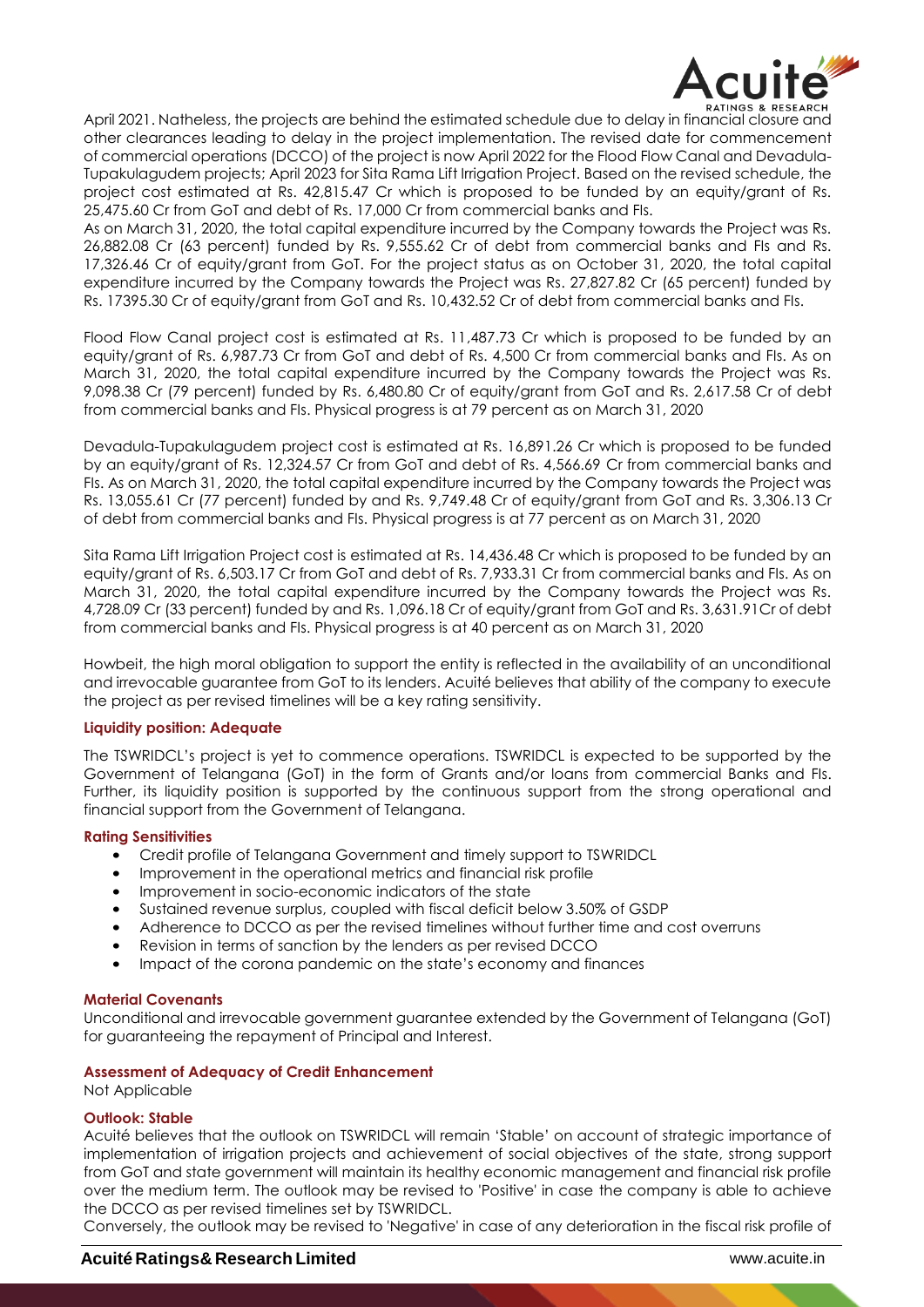

GoT impeding its ability for timely budgetary provisions by the state and any significant adverse impact on state finances or in the event of further time and cost overrun in project implementation.

# **About the Rated Entity - Key Financials**

|                               | Unit    | FY20 (Provisional) FY19 (Actual) |                          |
|-------------------------------|---------|----------------------------------|--------------------------|
| Operating Income              | Rs. Cr. |                                  |                          |
| <b>PAT</b>                    | Rs. Cr. | $-0.31$                          | $-0.08$                  |
| <b>PAT Margin</b>             | (%)     | $\overline{\phantom{0}}$         | $\overline{\phantom{a}}$ |
| Total Debt/Tangible Net Worth | Times   | 22.32                            | 11.70                    |
| <b>PBDIT/Interest</b>         | Times   | $-206.54$                        |                          |

**Status of non-cooperation with previous CRA (if applicable)** None

### **Any other information**

None

# **Applicable Criteria**

- Default Recognition https://www.acuite.in/view-rating-criteria-52.htm
- Entities in Infrastructure Sector https://www.acuite.in/view-rating-criteria-51.htm
- Explicit Credit Enhancements https://www.acuite.in/view-rating-criteria-49.htm
- Criteria For Group And Parent Support https://www.acuite.in/view-rating-criteria-47.htm
- Financial Ratios And Adjustments https://www.acuite.in/view-rating-criteria-53.htm

### **Note on complexity levels of the ratedinstrument**

https://www.acuite.in/view-rating-criteria-55.htm

## **Rating History (Upto last three years)**

Not Applicable

### **\*Annexure – Details of instruments rated**

| Name of the<br><b>Facilities</b> | Date of<br><b>Issuance</b> | Coupon Rate              | Maturity<br><b>Date</b>  | Size of the<br>sue (Rs. Cr.) | <b>Ratings/Outlook</b>                   |
|----------------------------------|----------------------------|--------------------------|--------------------------|------------------------------|------------------------------------------|
| Term loan                        | <b>July 2018</b>           | Not<br>Applicable        | <b>March</b><br>2035     | 10001.61                     | ACUITE A+ (CEA)/<br>Stable<br>(Assigned) |
| Term loan                        | <b>July 2018</b>           | Not<br>Applicable        | March<br>2035            | 1700.00                      | ACUITE A+ (CEA)/<br>Stable<br>(Assigned) |
| Proposed<br>Facility             | Not<br>Applicable          | <b>Not</b><br>Applicable | <b>Not</b><br>Applicable | 5298.39                      | ACUITE A+ (CEA)/<br>Stable<br>(Assigned) |

*^credit enhancement based on the form of an unconditional and irrevocable government guarantee extended by the Government of Telangana (GoT).*

### **Contacts**

| Analytical                         | <b>Rating Desk</b>           |
|------------------------------------|------------------------------|
| Aditya Gupta                       | Varsha Bist                  |
| Vice President - Corporate Ratings | Senior Manager - Rating Desk |
| Tel: 022-4929 4041                 | Tel: 022-4929 4011           |
| aditya.gupta@acuite.in             | rating.desk@acuite.in        |
| Bhavani Sankar Oruganti            |                              |
| Senior Analyst - Rating Operations |                              |
| Tel: 040-4004 2327                 |                              |
| bhavanisankar.oruganti@acuite.in   |                              |